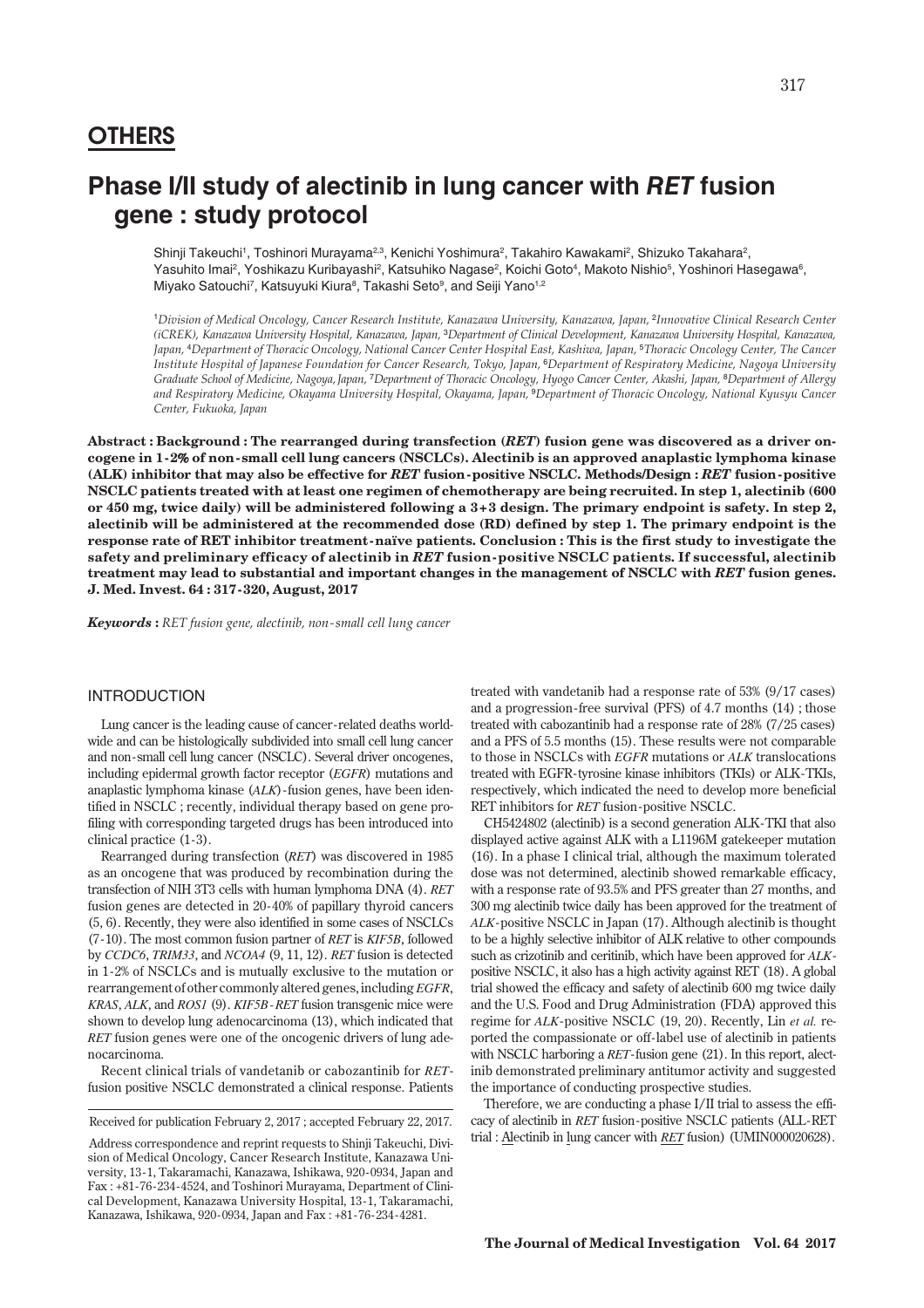### METHODS AND DESIGN

#### Purpose

The primary objective in the phase I portion (step 1) is to evaluate the safety, tolerability, pharmacokinetic parameters, maximum tolerated dose (MTD), and efficacy of CH5424802 (alectinib) in patients with advanced NSCLC harboring a RET fusion gene. In the phase II portion (step 2), it is to evaluate the efficacy and safety of CH5424802 at the MTD in patients with advanced NSCLC harboring a RET fusion gene.

#### Study design

This study is an open-label, multi-institutional phase I/II study ; as of January 2017, the participating institutions included seven specialized centers in Japan. These institutions are listed in Table 1.

#### Ethical considerations and registration

This study will be conducted in accordance with the International Committee for Harmonization Good Clinical Practice (ICH-GCP) guidelines and the Declaration of Helsinki. The study protocol was approved by the institutional review boards of all participating institutions. Informed consent will be obtained from all patients before registration. This study was registered with UMIN Clinical Trials Registry (UMIN000020628).

#### Endpoint

The primary endpoints are dose-limiting toxicity (DLT), safety, and pharmacokinetic parameters in the phase I portion (step 1), and objective response rate (ORR) in RET-TKI naïve patients according to central review in the phase II portion (step 2). Toxicities will be graded according to the National Cancer Institute Common Terminology Criteria for Adverse Events (CTCAE) version 4.0. DLT is defined as follows : grade  $\geq 4$  thrombopenia; grade  $\geq 3$  feb $right$ rile neutropenia ; grade  $\geq 4$  neutropenia lasting 4 days or more ;  $grade \geq 3$  any non-hematologic toxicity except for controllable electrolyte abnormality, nausea, vomiting, and diarrhea. DLT will be evaluated during the first cycle (21 days) of therapy.

The secondary endpoints are response rate according to review by investigators, PFS, disease control rate, overall survival, ORR in patients previously treated with RET-TKIs, subgroup efficacy in patients with different RET fusion partners, and safety.

#### ELIGIBILITY CRITERIA

#### Inclusion criteria

Prior to enrolment in the study, patients must fulfill all of the following criteria : provision of written informed consent ; aged 20 years or older ; histologically or cytologically diagnosed NSCLC

Coordinating Investigators

with unresectable locally advanced or metastatic disease ; tumor samples that tested positive for a RET fusion gene and negative for an EGFR mutation and an ALK fusion gene ; failure to respond to a course (or multiple courses) of chemotherapy or progression of NSCLC after a course (or multiple courses) of chemotherapy ; life expectancy of 3 months or longer ; Eastern Cooperative Oncology Group (ECOG) Performance Status of 0-2 ; not pregnant ; have adequate bone marrow, liver, renal, and respiratory functions that meet the levels stated below :

- i) Neutrophil count  $\geq 1,500/mm^3$
- ii) Hemoglobin level  $\geq 9.0$  g/dL
- iii) Platelet count  $\geq 100,000/\text{mm}^3$
- iv) Serum creatinine level  $\leq 1.5$  mg/dL
- v) ALT, AST, and ALP levels  $\leq$  3-fold of the upper limit of the reference value at each institution
- vi) Serum bilirubin level  $\leq 1.5$ -fold of the upper limit of the reference value at each institution
- vii)  $SpO2 \geq 92\%$ ;

and, for the phase II portion (step 2) : have one or more measurable lesions in accordance with the revised RECIST guidelines (version 1.1).

#### Exclusion criteria

Patients will be excluded for any of the following reasons : previous receipt of CH5424802 ; a history of hypersensitivity to additives contained in CH5424802 ; infection requiring systemic administration of antibiotics or antivirals ; positive laboratory tests for the hepatitis B antigen or anti-hepatitis C virus antibodies ; presence of unstable brain metastases or spinal cord compression that require treatment ; any condition that would preclude receipt of the study treatment ; a QTc interval greater than 480 ms, a history of long QT syndrome, a history of clinically significant ventricular arrhythmia, currently in receipt of antiarrhythmic drugs, or have an implanted defibrillator ; interstitial lung disease or a history of that disease ; poorly controlled diabetes or hypertension that cannot be managed with medication ; difficulty in receiving oral medication ; exhibition of adverse reactions to prior treatment of severity of grade 2 or higher ; if the following times have not elapsed since prior treatment or the conclusion of such treatment to the date of enrolment in the study :

- i) Surgery or radiation therapy : 4 weeks
- ii) Bronchoscopic treatment : 2 weeks
- iii) Chemotherapy : 4 weeks
- iv) Lenvatinib or vandetanib : 3 weeks
- v) Nitrosourea or mitomycin C : 6 weeks
- vi) Endocrine therapy or immunotherapy : 2 weeks
- vii) Transfusion or hematopoietic growth factor : 2 weeks

viii) Other trial medications : 4 weeks ;

pleural effusion, pericardial effusion, or ascites that requires

|  | Table 1. |  |  | Participating Institutions and Coordinating Investigators |  |  |
|--|----------|--|--|-----------------------------------------------------------|--|--|
|--|----------|--|--|-----------------------------------------------------------|--|--|

| Shinji Takeuchi and Seiji Yano, Kanazawa University Hospital |                        |  |  |  |  |  |  |
|--------------------------------------------------------------|------------------------|--|--|--|--|--|--|
|                                                              |                        |  |  |  |  |  |  |
| Participating Institution                                    | Principal Investigator |  |  |  |  |  |  |
| 1. Kanazawa University Hospital                              | Shinji Takeuchi        |  |  |  |  |  |  |
| 2. National Cancer Center Hospital East                      | Koichi Goto            |  |  |  |  |  |  |
| 3. The Cancer Institute Hospital of JFCR                     | Makoto Nishio          |  |  |  |  |  |  |
| 4. Nagova University Hospital                                | Yoshinori Hasegawa     |  |  |  |  |  |  |
| 5. Hyogo Cancer Center                                       | Miyako Satouchi        |  |  |  |  |  |  |
| 6. Okayama University Hospital                               | Katsuvuki Kiura        |  |  |  |  |  |  |
| 7. National Kyushu Cancer Center                             | Takashi Seto           |  |  |  |  |  |  |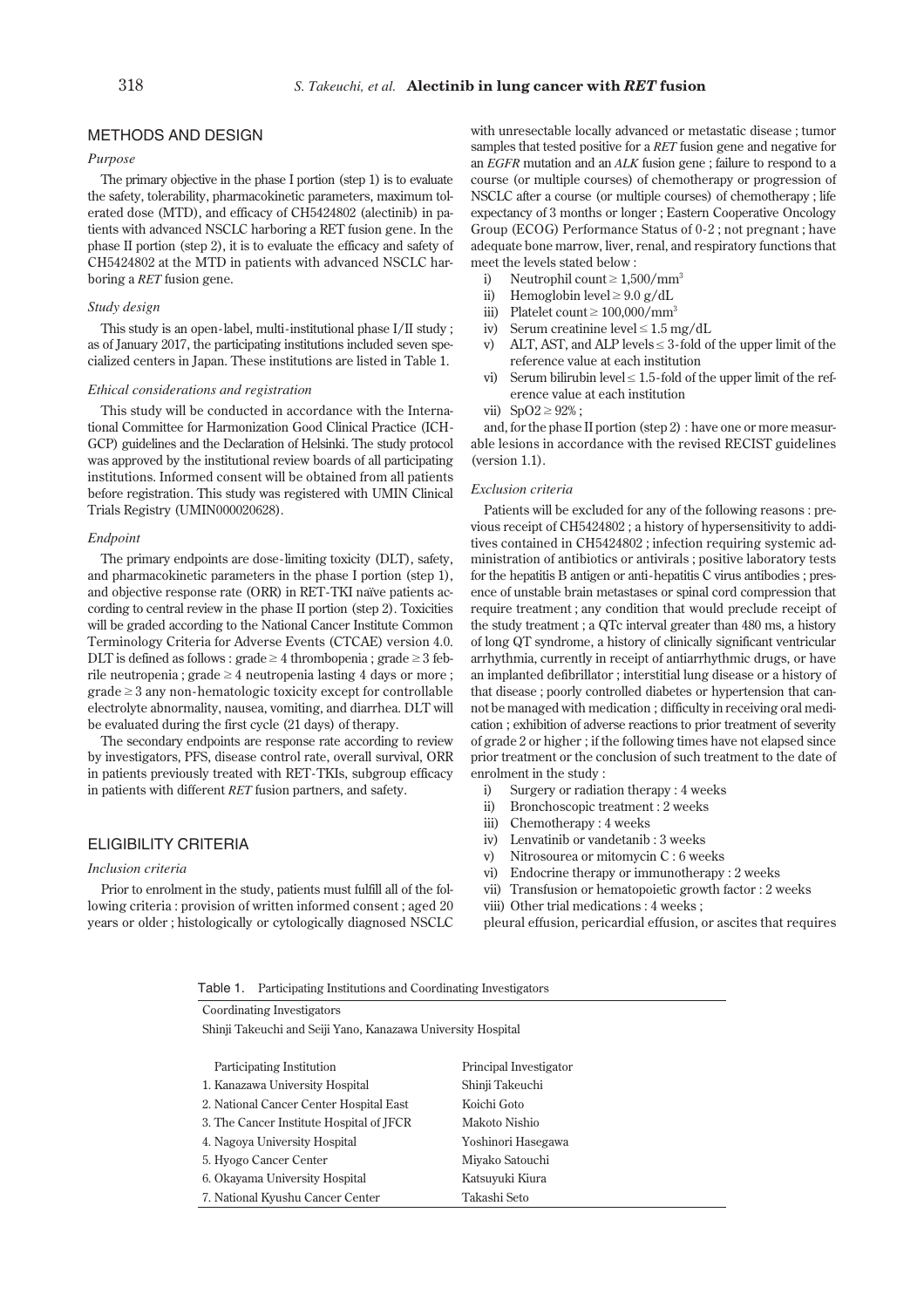treatment ; deep vein thrombus or pulmonary thromboembolism that requires treatment ; multiple malignancies with differing histologies ; a history of other malignancies in the past 5 years ; or patients deemed ineligible for participation in this study by an investigator for any other reason.

#### Patient registration

The investigators will send a patient registration form to the independent data center at Innovative Clinical Research Center in the Kanazawa University Hospital. Patient registration began on February 2016 and shall continue until January 2018.

#### Treatment

In the phase I portion (step 1), CH5424802 (cohort  $1:600 \text{ mg}$ ; cohort 2 : 450 mg) will be administered orally twice daily in a 21 day cycle. Three to six patients will be enrolled in each cohort. The recommended dose (RD) or maximum tolerated dose (MTD) of CH5424802 will be determined using a de-escalation scheme (Figure 1). In the phase II portion (step 2), the RD/MTD of CH5424802 in a cycle of 21 days will continue until the criteria for a respite, dosage reduction, or discontinuation of the protocol treatment are met.

#### Follow -up

After completion of the scheduled treatment, follow-up of the patients will occur until January 2019. The clinical outcomes for each patient will be measured at 24-week intervals after confirmation of disease progression or initiation of post-study treatment.

#### Sample size determination

In the phase I portion (step 1), the sample size was determined based on a conventional 3+3 phase I design for oncology drugs. In the phase II portion (step 2), the planned sample size of 17 RET-TKI-naïve patients was determined to reject a null ORR of 30% at a onesided significance level of 0.05 under an expected ORR of 60% with a power of 0.80. A maximum of 10 patients previously treated with other RET-TKIs (vandetanib and/or lenvatinib) will also be enrolled for exploratory analysis in the phase II portion (step 2).

#### Statistical analysis

In the phase I portion (step 1), the population analyzed for the primary endpoint will include the enrolled patients with complete safety data on the DLT. In the phase II portion (step 2), the analysis population for efficacy is the full analysis set, and we will estimate the confidence interval (CI) of the ORR using an exact binomial distribution with a one-sided significance level of 5%. A treatment will be declared promising if the estimated lower limit of the ORR exceeds the threshold value of 30%.

# RESULTS AND DISCUSSION

This is the first study to investigate the safety and preliminary efficacy of alectinib in RET fusion gene-positive NSCLC patients. To identify 20 RET fusion-positive NSCLC cases, we will screen 2000 NSCLC patients participating in the nationwide gene screening network, LC-SCRUM-Japan ; as of August 2016, the network contained more than 200 participating institutions.

In ALK fusion-positive NSCLC, alectinib activity has been shown against crizotinib-resistant ALK mutations, including L1196M and C1156Y (16). Moreover, alectinib has activity against RET mutations, including V804L and V804M (18), which are resistant to other RET-TKIs such as vandetanib and cabozantinib, and is expected to have clinical efficacy in patients who are refractory to other RET-TKIs. In the ALL-RET study, we will also evaluate the preliminary efficacy (the response rate) of alectinib in patients with RET fusion-positive NSCLC who are refractory to other RET-TKIs (vandetanib and/or lenvatinib).

If the trial is successful, alectinib may yield substantial and important changes in the management of patients with RET fusion gene positive NSCLC.

#### **ACKNOWLEDGEMENTS** ACKNOWLEDGEMENTS

This study is supported by grants from the Japan Agency for Medical Research and Development (AMED) : Grant numbers 15Ack0106147h0001 and 16ck0106147h0002 (to SY).



DLTs, dose-limiting toxicities. MTD, maximum tolerated dose. RD, recommended dose.